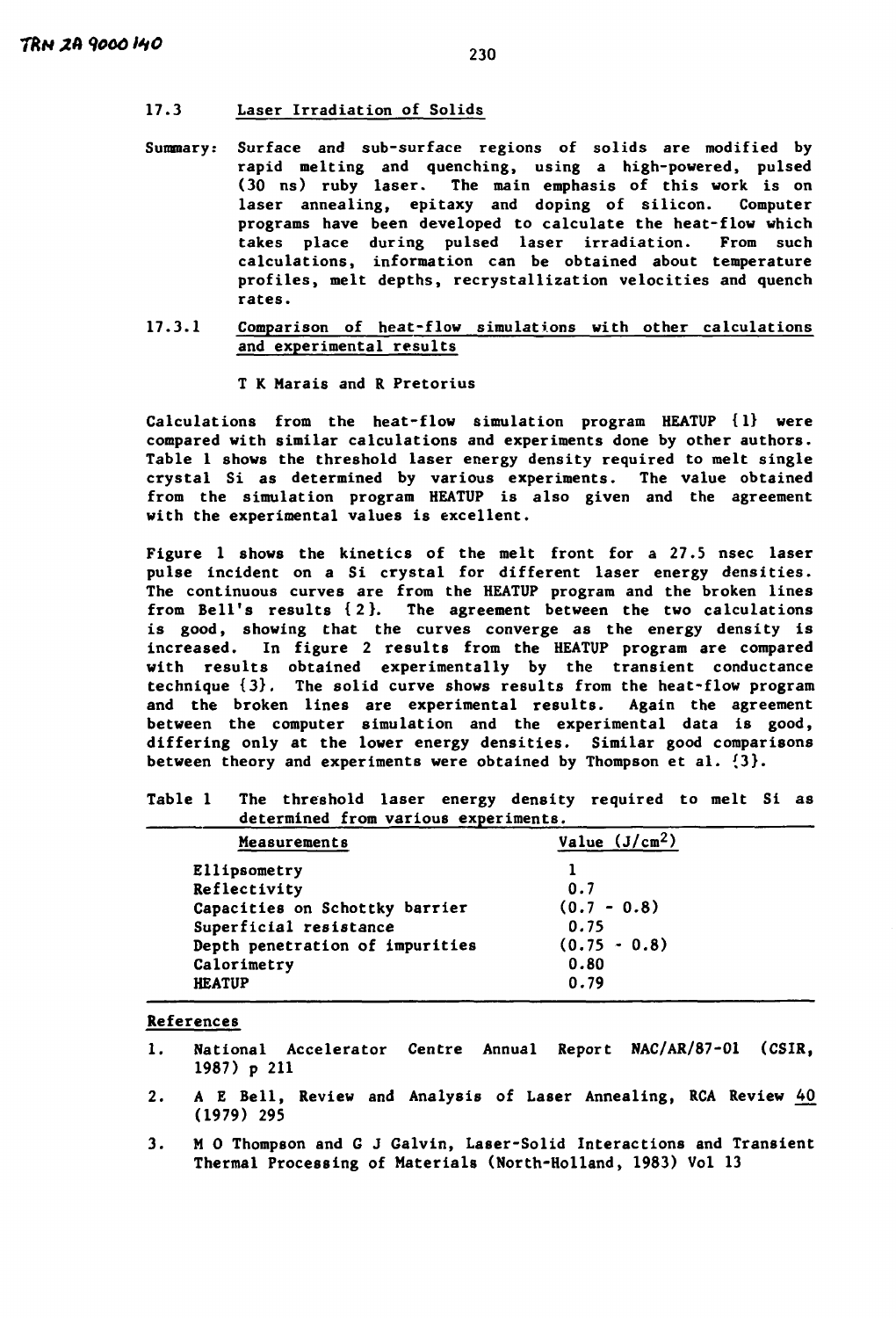

Fig.  $1$ Kinetics of the melt front for a 27.5 nsec laser pulse incident on a Si crystal at various laser energies. The solid lines were obtained from the HEATUP program and compared with A E Bell's {2} calculated results.



Fig. 2 Kinetics of the melt front movement for a 30 nsec ruby lase pulse incident on Si(c). The solid lines (from HEATUP program) are compared with experimental results obtained by transien electrical conductance {3}.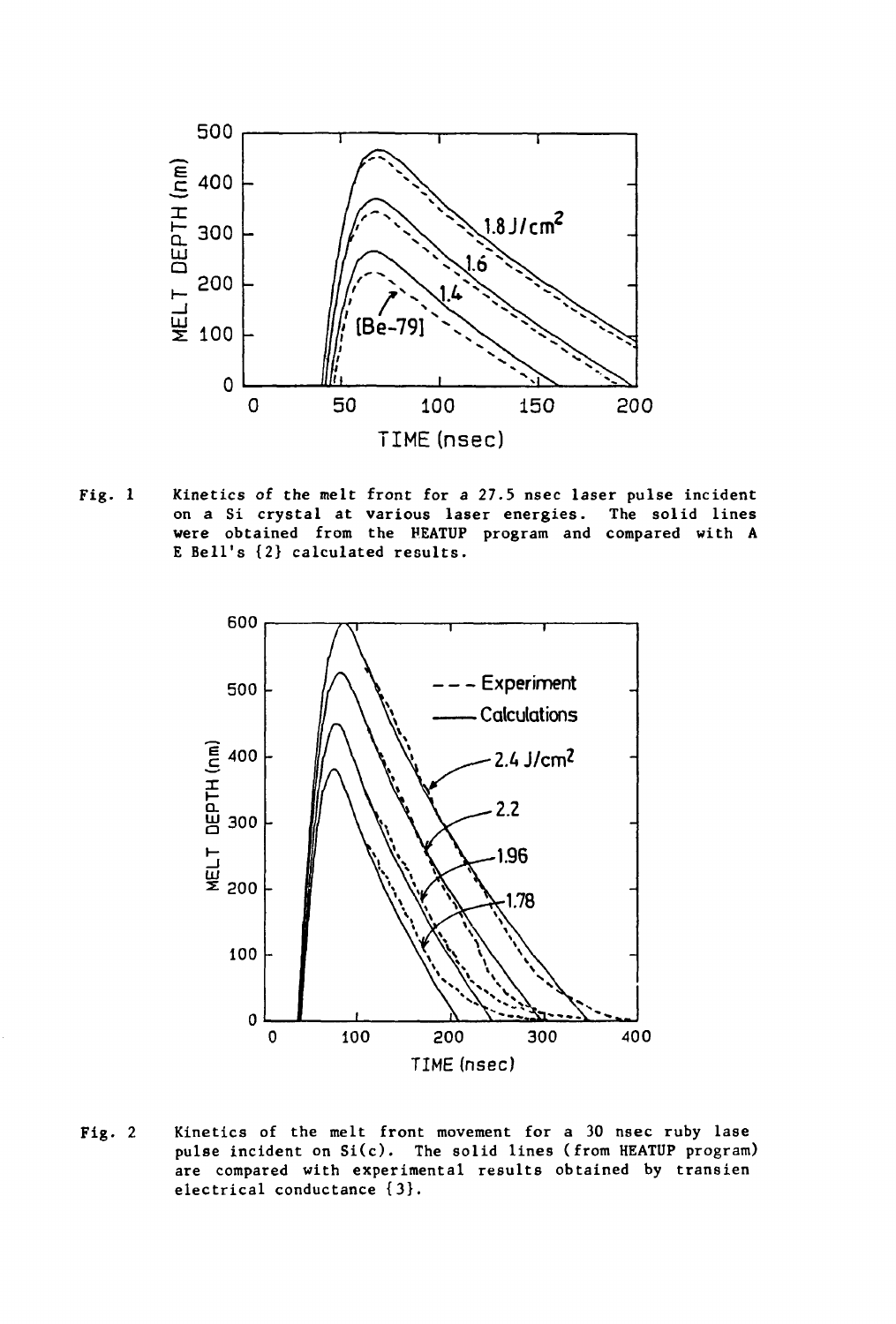# **17.3.2 Parameters affecting recrystallization velocity during antimony doping of silicon**

**T K Marais, W Perold\* and R Pretorius** 

**\* University of Stellenbosch** 

**A study of the recrystallization velocity is of great importance as it determines the final nicrostructure of the material. A lot of effort is put into controlling this velocity since the interface velocity also has a critical influence on the dopant segregation and trapping as well as the interface stability. The computer modelling program HEATUP {1} was used to calculate the resolidification velocity as a function of the following parameters which can be controlled experimentally: (1) laser beam pulse width, (2) ambient sample temperature and (3) energy density. We investigated the regrowth velocity when a thin layer of Sb was deposited onto single crystal Si. Previous work has shown that if the regrowth velocity is greater than 15 m/sec then the irradiated area becomes amorphous in the case of single crystal Si {2}. This situation would be totally undesirable for doping of semiconductors. From figure 3 it can be seen that if the molten Si thickness is less than 170 nm, then the irradiated area regrows with velocities greater than 15 m/sec in the case of a laser pulse width of 1 nsec. In this case the irradiated region would become amorphous. This occurs because of the very sharp temperature gradient that develops at the liquid-solid interface.** 

**The effect of the ambient temperature on the regrowth velocity is given in figure 4. When the ambient temperature is changed from 300K to 900K, the maximum regrowth velocity changes from 3 m/sec to 0.6 m/sec. This approach of controlling the ambient temperature of a sample is a excellent way of tailoring the melt front to a desired value.** 

**Figure 5 shows the maximum regrowth velocity of Si as a function of laser energy density for a 50 nm Sb layer on Si(c). A maximum regrowth velocity is obtained at the threshold energy density required to melt the underlying Si. Thereafter the regrowth velocity decreases linearly with increase in laser energy and it can therefore be expected that more Sb would segregate to the surface.** 

#### **References**

- **1. National Accelerator Centre Annual Report NAC/AR/87-01, (CSIR, 1987) p 211**
- **2. M O Thompson and G J Galvin, Laser-Solid Interactions and Transient Thermal Processing of Materials, Vol 13, ed J Narayan, W J Brown and R A Lemons (North-Holland, 1983)**

### **17.3.3 The effect of Sb thickness on laser induced doping**

**T K Marais and R Pretorius** 

**The computer simulation program HEATUP {1} was used to determine the thickness of melted Si as a function of the thickness of Sb deposited.**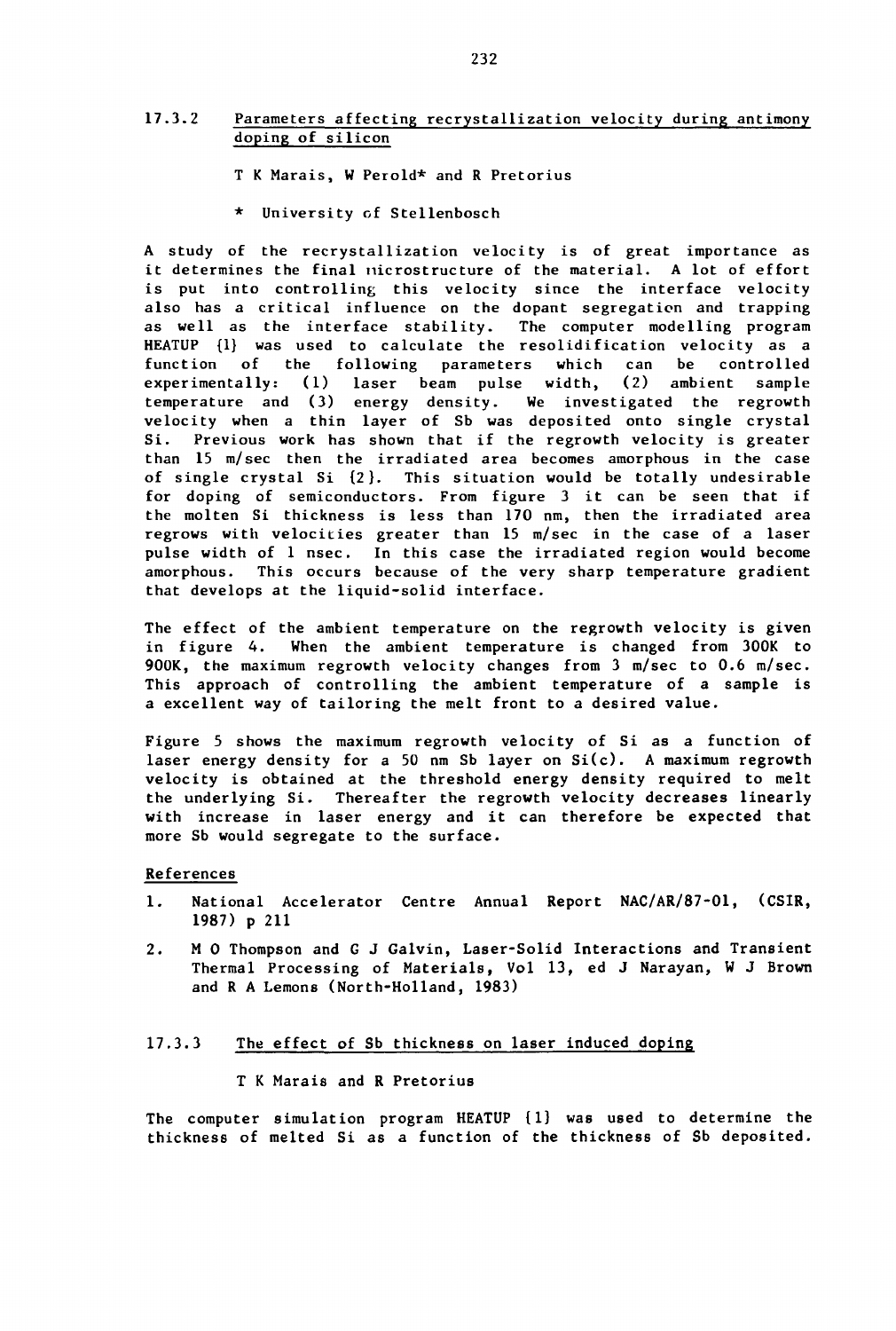

Fig. 3 **Maximum regrowth velocity in Si as a function of the maximum molten Si thickness for various pulse widths. For a 1 nsec pulse width, amorphization can commence if the maximum molten**  thickness of Si is less than 120 nm. **a laser energy density less than 0.5 J/cm2. For pulse width greater than 10 nsec, amorphization will not occur.** 



**Regrowth velocity of the melt front as a function of time**  Fig.  $4$ **for two ambient sample temperatures. A maximum regrowth velocity of 3 m/sec is obtained for a ambient temperature of 300K compared to only 0.6 m/sec when the temperature is 900K.**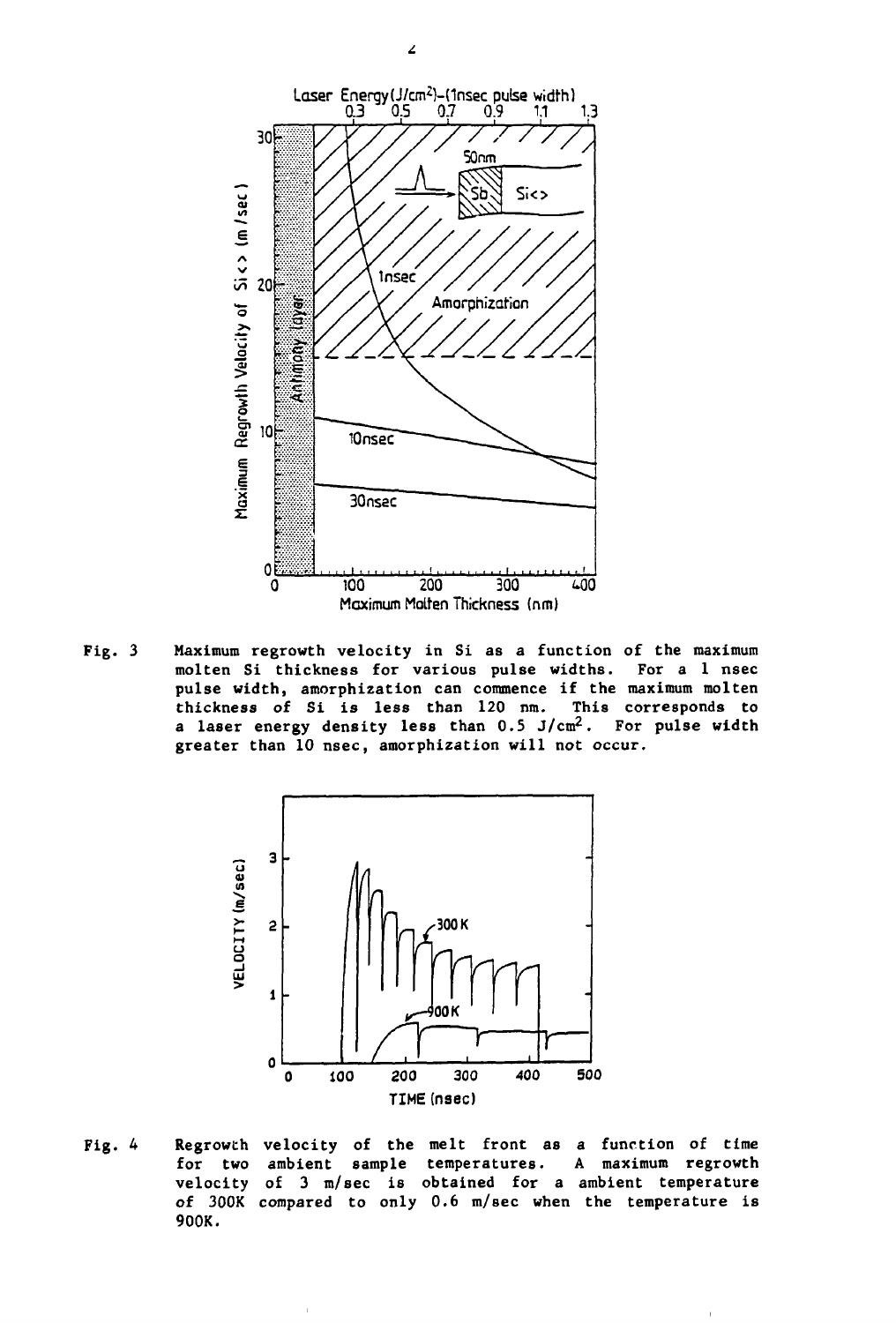

Fig. 5 **Maximum regrowth velocity of Si as a function of laser energydensity for a 50 nm Sb layer on Si(c). The highest regrowth velocity is obtained at the threshold energy-density for melting the underlying Si. Thereafter there is a linear decrease in molten Si as the laser energy is increased.**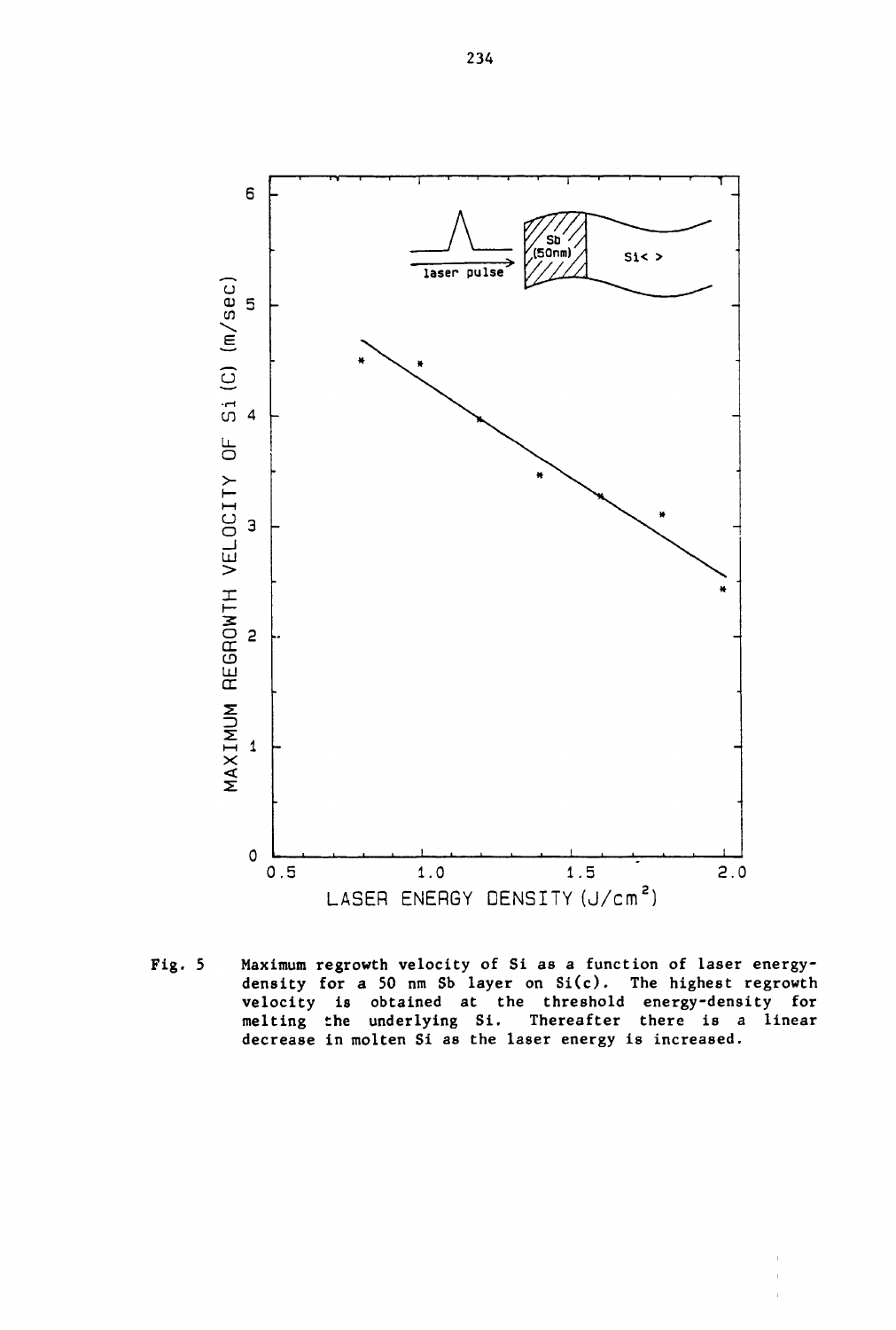**These calculations were done for various Sb deposited thickness at**  laser energy-densities of 0.9 1.4 and 1.8 J/cm<sup>2</sup>, respectively (see **figure 6). For a laser energy of 1.8 J/cm2, about 380 nm of Si melts when there is no Sb deposited on Si. As the Sb thickness on Si is increased, the Si melt depth increases for all three laser energies**  shown and reaches a maximum for Sb thicknesses in the range of 50 nm. **This is probably due to the high absorption coefficient of Sb. As the Sb thickness is increased, the molten Si thickness decreases because a greater portion of the laser energy is used in heating the Sb layer. In all three cases it is found that doping of Si wculd not be possible for deposited thickness greater than 275, 700 and 1000 nm for the laser energies of 0.9 1.4 and 1.8 J/cm2, respectively.** 

**Figure 7 shows the threshold laser energy-density for melting the underlying Si as a function of Sb thickness. The solid curve was obtaineJ by fitting a continuous line to the filled squares which represent the points at which the computer simulations were performed. The dotted line is a fit to the data obtained experimentally. The error bars incorporate only the errors in determining the threshold energy from the experimental data and not errors that can arise during the experiment itself. The agreement between the theoretical and experimental values is quite good, both going through a minimum for Sb thicknesses in the range of 20 to 50 nm.** 

## **Reference**

**1. National Accelerator Centre Annual Report NAC/AR/87-01 (CSIR, 1987) p 211** 

# **17.3.4 Buried dopant profiles in silicon**

**R J Carolissen and R Pretorius** 

**A doped region buried in Si<100> was prepared using conventional UHV depositions onto Si<100> and laser annealing with a single-pulse (30 ns pulse width) Q-switched ruby laser equipped with a beam homogenizer.** 

**A 1000 A Si(a) layer, followed by a thin layer of Sb (10 to 20 A) and finally a 2500 A thick Si(a) layer was evaporated onto Si<100> substrates in an UHV system. The first 1000 A of Si(a) was deposited because of the difference in melting temperatures of amorphous and crystalline silicon, thereby increasing the time that liquid state diffusion can take place behind the Sb layer. Diffusion calculations have shown that for Sb thicknesses greater than 25 A, the Sb concentration will exceed** the laser solubility limit  $(1.3 \times 10^{21} \text{ atoms/cc})$  when **resolidification occurs. The excess Sb atoms will remain as a melt thereby screening the silicon atoms in front from the underlying crystal, inhibiting alignment and subsequent epitaxial regrowth.** 

**After irradiation in atmosphere across a range of laser energies, RBS results showed excessive oxidation in the regrown region. This was linked to void formation in the silicon that was deposited at room temperature and exposed to atmosphere prior to laser annealing. An equally important requirement for this excessive oxidation to occur**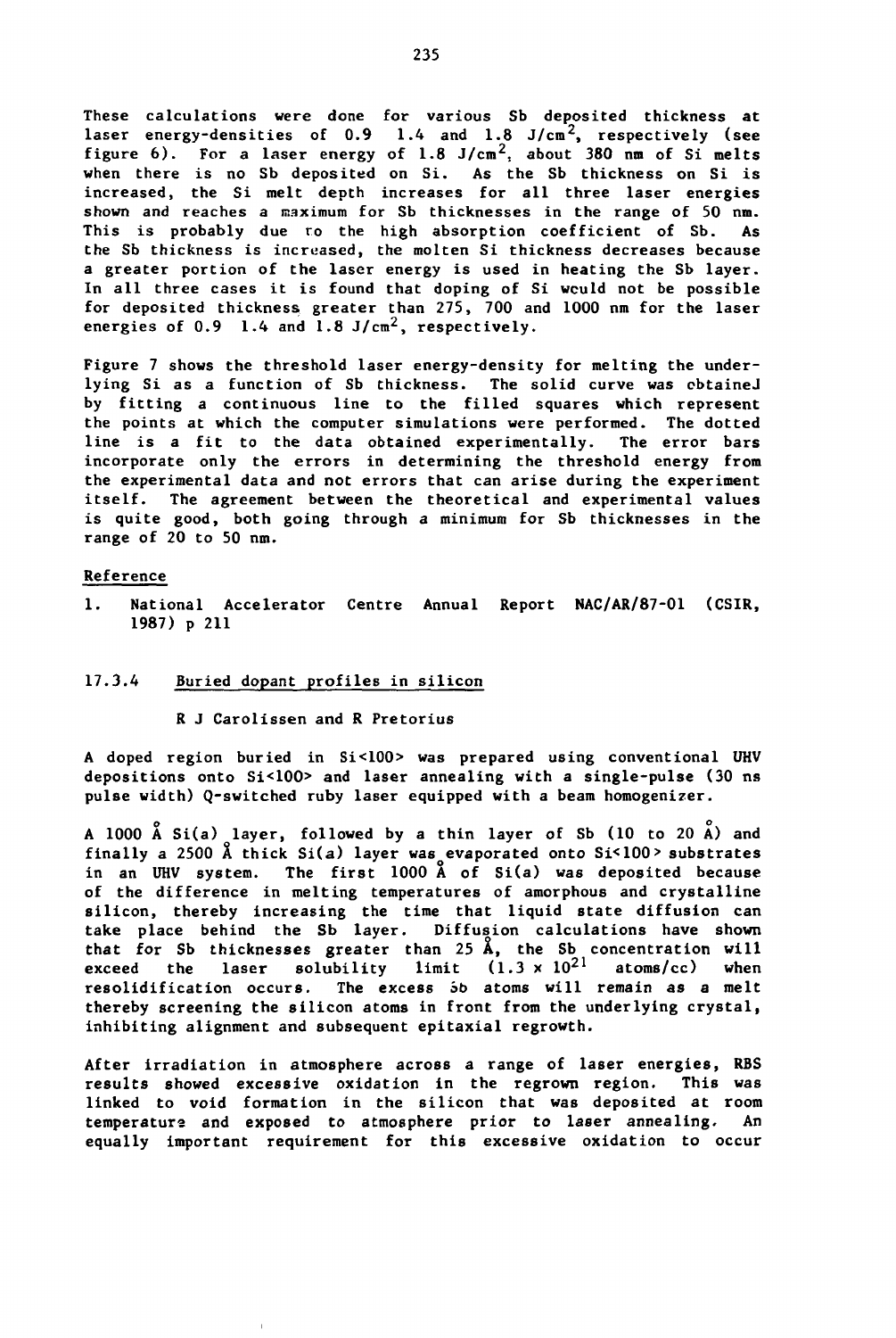

Fig. 6 **Graph of molten Si thickness versus thickness of deposited Sb on Si(c) for various laser energies. For a laser energydensity of 1.8 J/cm2, about 380 nm of Si melts when no Sb is deposited. However, for all three energies shown a maximum amount of Si is molten when the deposited thickness is about 50 nm.** 



Fig.  $7$ **Threshold energy-density for melting underlying Si as a function of Sb thickness deposited on Si(c). A laser energy-density of 0.79 J/cm2 melts crystalline Si, however, more energy is required as soon as an Sb layer is deposited on Si. The agreement between the theoretical and experimental values is quite good.**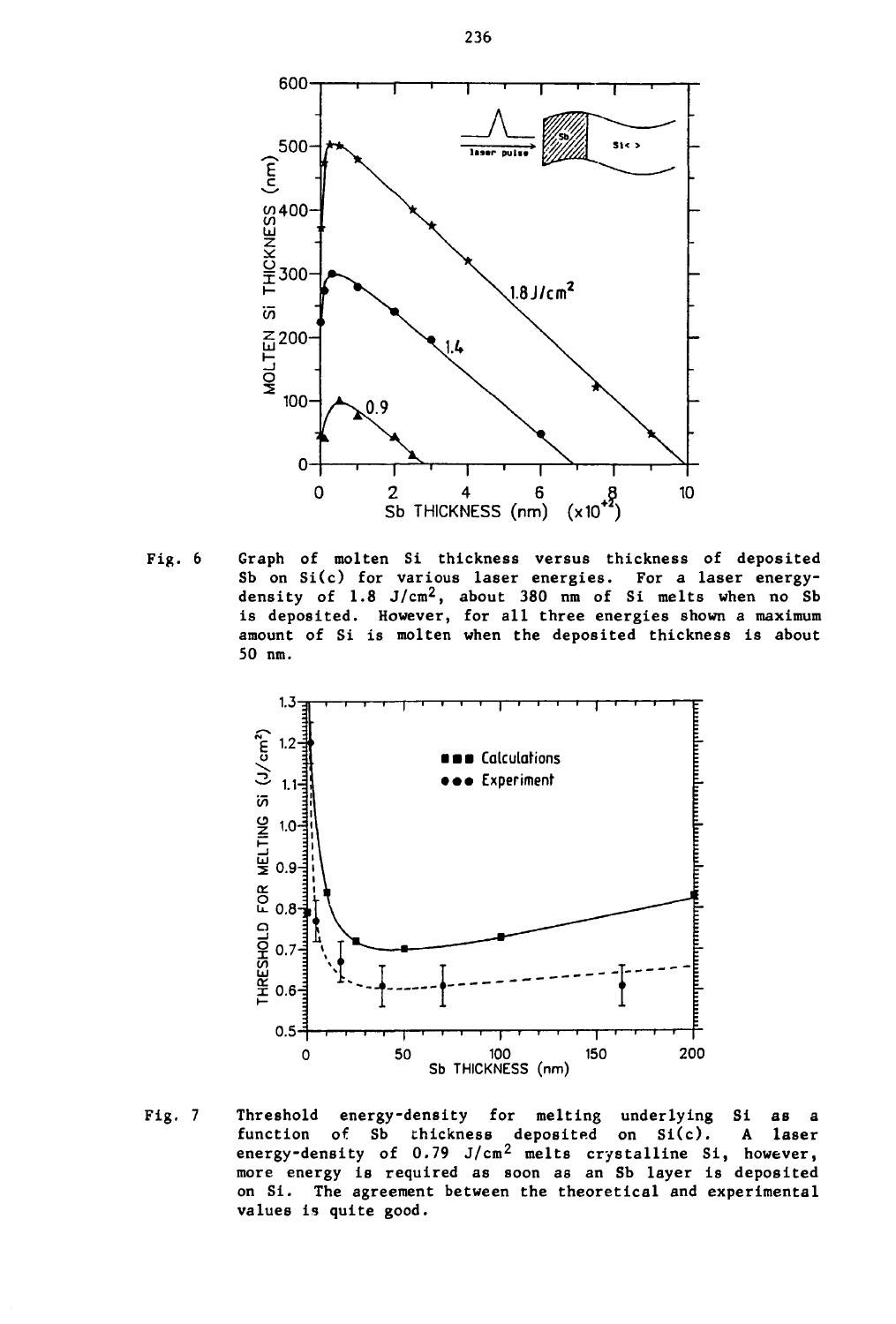**is that high concentrations of Sb be present at the near surface region (see next section). Channelling results showed poor regrown crystal quality which can be attributed to the oxidation in this region and the porosity of the regrown silicon.** 

**The same structure as above was deposited onto a Si<100> substrate maintained at 330°C, except for the Sb layer and a thin covering layer of Si(a), which was deposited at 100°C to prevent Sb evaporation from the surface after deposition. Dense packing of silicon atoms was achieved and subsequent void formation eliminated. Laser irradiation was again performed in atmosphere and RBS results showed no detectable oxygen. Channelling results in figure 8 show that for a laser energy density of 1.50 J/cm2, the minimum yield for the aligned crystal is 5.5%, which is indicative of excellent regrown crystal quality. (Si<100> grown with the Czochralski technique can be aligned for a minimum yield of 37.). Also, 90% of the Sb atoms were trapped in substitutional sites and are thus electrically active. The threshold for good epitaxial regrowth was found to be about 1.15 J/cm2 for this structure, with the As doped region being buried approximately 2500 A below the sample surface. It is interesting to note that as the laser energy is increased the epitaxial quality starts to decrease, probably owing to damage caused during laser irradiation.** 

# **17.3.5 Oxidation effects during formation of buried Sb profiles in Si<1.00>**

#### **R J Carolissen and R Pretorius**

**Amorphous silicon deposited at room temperature in an UHV system on Si<100> is known to be up to 87« less dense than silicon amorphized by ion implantation {1}. When this Si(a) is irradiated with a Q switched ruby laser, spherical voids are formed by coalescence of the free volume in the melt. These voids are stabilized in the liquid film by the presence of atmospheric gases absorbed by Si(a) when exposed to air. Prolonged melting or multiple laser irradiations cause the voids to collapse and the absorbed gases to diffuse out to the surface ill.** 

**Calculations based on a decrease in density of 8% show that the amount of oxygen incorporated into the deposited Si(a) could not account for the extent of oxidation observed after laser irradiation (see figure 9 ). It is also found that the presence of relatively high concentrations of Sb in the near surface region is necessary for this excessive oxidation to occur (see figure 10).** 

**Evaporation of Si(a) onto a Si<100> substrate, maintained at 330°C, eliminated the free volume through denser packing of silicon atoms {2, 3}, and void formation was therefore not possible. No oxygen was detected, within the sensitivity of the RBS technique, for laser irradiated samples prepared by this method. This was true even when high concentrations of Sb were present in the near surface region.** 

**It is clear from the above arguments that the oxygen must have been supplied from the atmosphere for such excessive oxidation to occur.**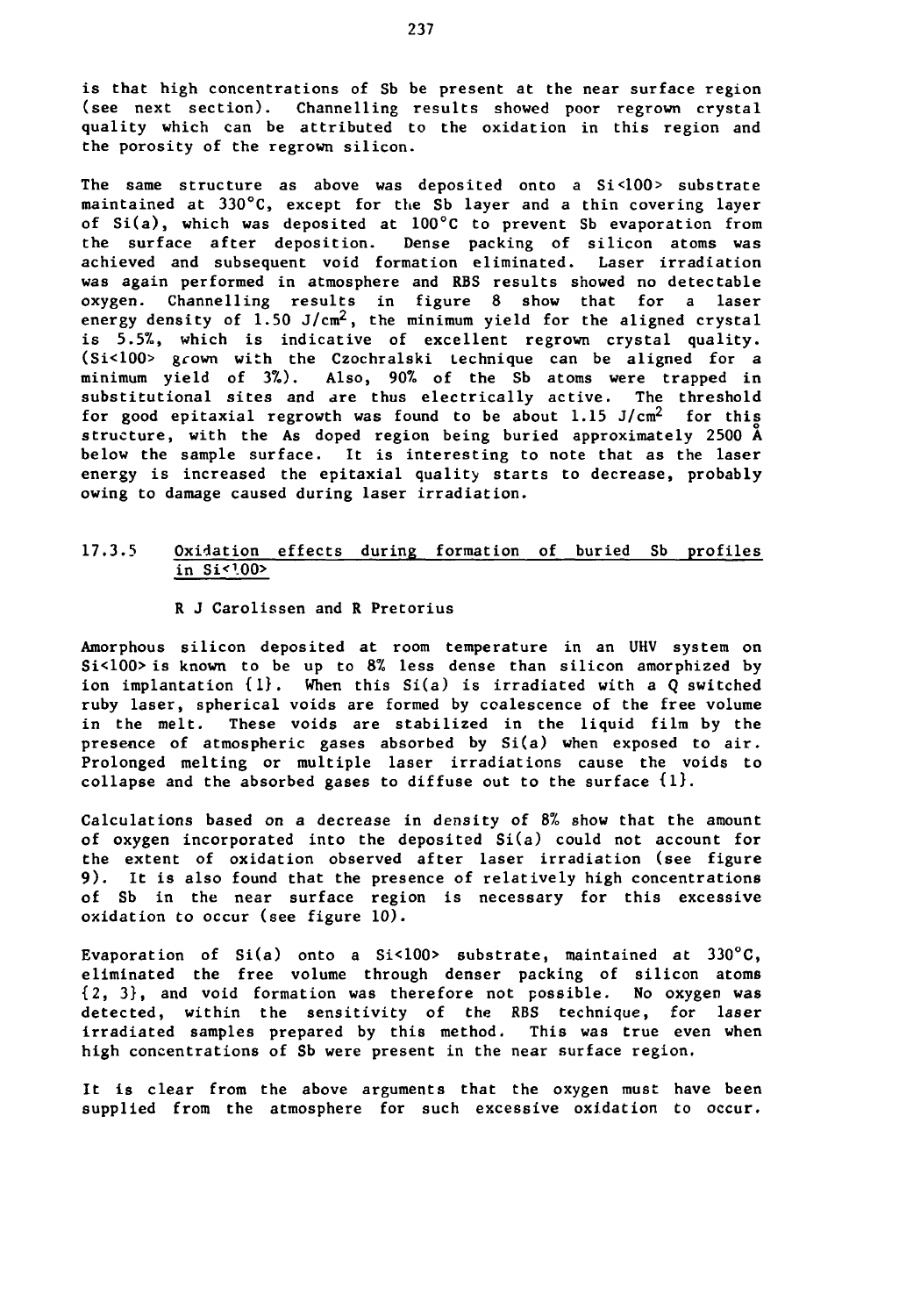

Fig. 8 **Channelling measurements of a buried Sb structure formed during deposition of the Si(a) layer at a substrate temperature of**  330°C and irradiated at different laser energies. **be seen that the Sb is not at its surface position and is buried under an epitaxial regrown Si layer with a thickness of about 2600 A. The large decrease in Sb yield at 1.50 J/cm<sup>2</sup> shows that most of the Sb dopant atoms occupy electrically active substitutional positions in the silicon lattice.** 



**BBS spectrum showing excessive oxidation (see oxygen peak)**  Fig. 9 **for laser annealed Si(a) which waa deposited at room temperature in an UHV system.**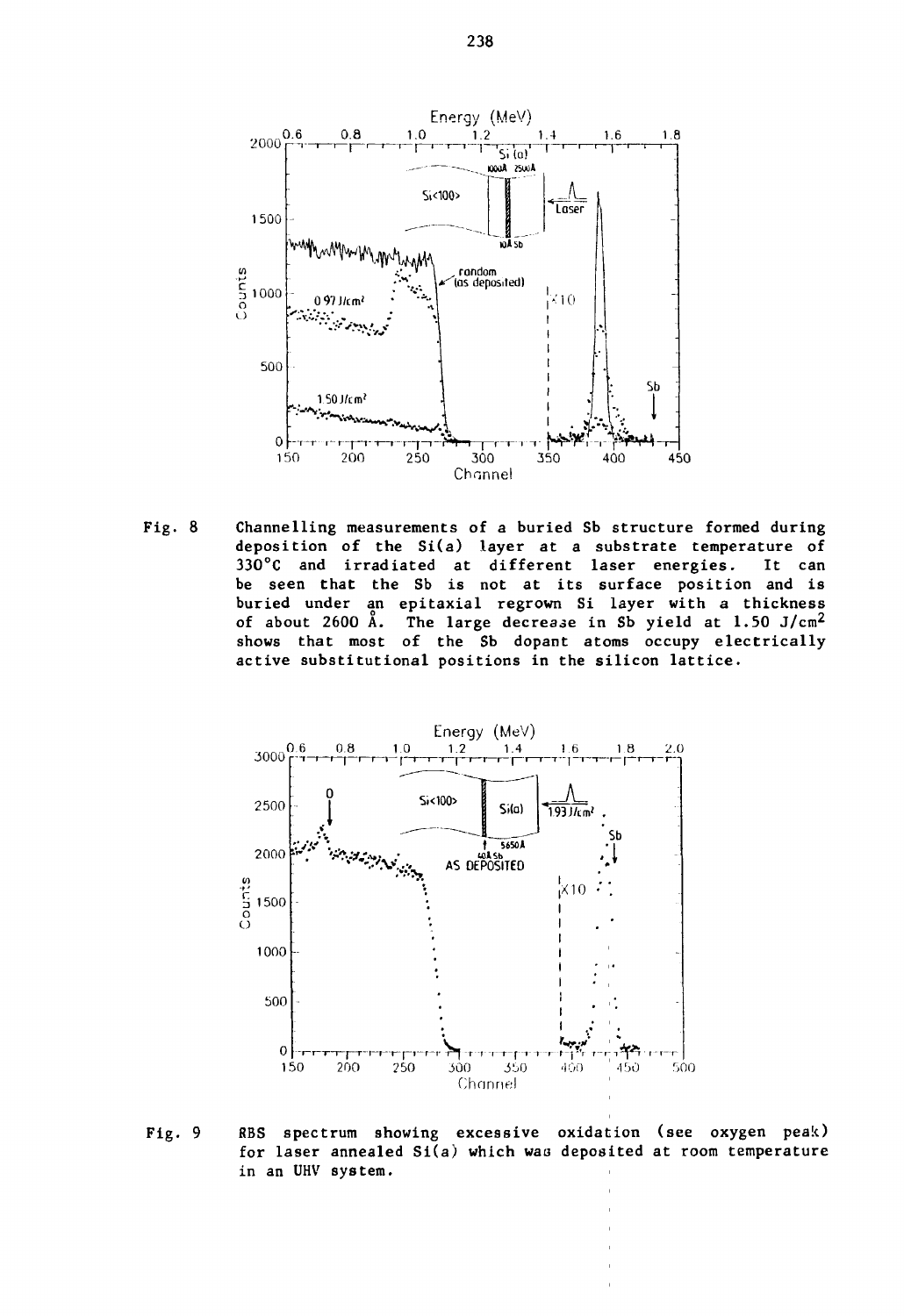**This is only possible if the voids in the regrown region are interconnected. This is borne out by the fact that significant amounts of oxygen are detected up to depths in excess of 1000 A (figure 10). While this region is in a molten state it is reasonable to assume that these voids or gas-filled bubbles are not connected. Upon solidification however, the strain caused by the voids can result in microcracks which connect them to each other. Therefore the major part of the oxidation must have taken place after solidification of the melt. It appears that a high concentration of Sb trapped in silicon significantly enhances the oxidation rate in an oxidising ambient.** 

# **References**

- **1. D E Aspnes, J M Poate, G A Rozgonyi, T T Sheng, G K Celler, "Symposium on laser and electron beam processing of electronic materials", Electrochemical Society, Los Angeles (1979) (unpublished).**
- **2. J Gonzalez-Hernandes, D Martin, S S Chao, R Tsu, Appl. Phys. Lett. 45\_ (1984) 101**
- **3. S Saitoh, T Sugh, H Ishiwara and S Furukawa, Jap. J. Appl. Phys. 20 (1981) 130**

### **17.3.6 Laser epitaxy of deposited silicon films**

- **D Adams\*, D Knoesen\* and R Pretorius**
- **\* University of the Western Cape**

**Soon after the demon»tration of the successful laser-induced epitaxy of ion-implanted single-crystal silicon in 1975, it was established that amorphous silicon layers deposited on single-crystal silicon can also be regrown epitaxially by pulsed-laser annealing.** 

**In this investigation we have studied the deposition conditions under which good epitaxy can be achieved as well as the laser characteristics that are required. As a first step, amorphous Si layers 1000 - 4000 A thick were deposited at room temperature by electron beam evaporation. Such amorphous silicon layers are known to be very porous, with the result that in-diffusion of atmospheric gases occurs. When melting takes place these gases are trapped inside the voids and during crystallization a bad single-crystal silicon structure is formed. To overcome this problem, we have used two approaches: (1) we deposited the amorphous Si on a substrate held at a temperature of 350°C and (2) we furnaceannealed the samples at various temperatures for 30 min after vacuum deposition of Si(a) at room temperature.** 

**Figure 11 shows the backscattering spectra of deposited amorphous Si before and after laser irradiation. The channelled backscattering**  yield  $(X_{min} \approx 8\%)$  from the sample after laser annealing at 2.30  $J/cm^2$ *ie* **much lower than that from the sample before annealing, showing complete epitaxial regrowth of the amorphous silicon layer. Backscattering spectra of amorphous silicon deposited on a heated**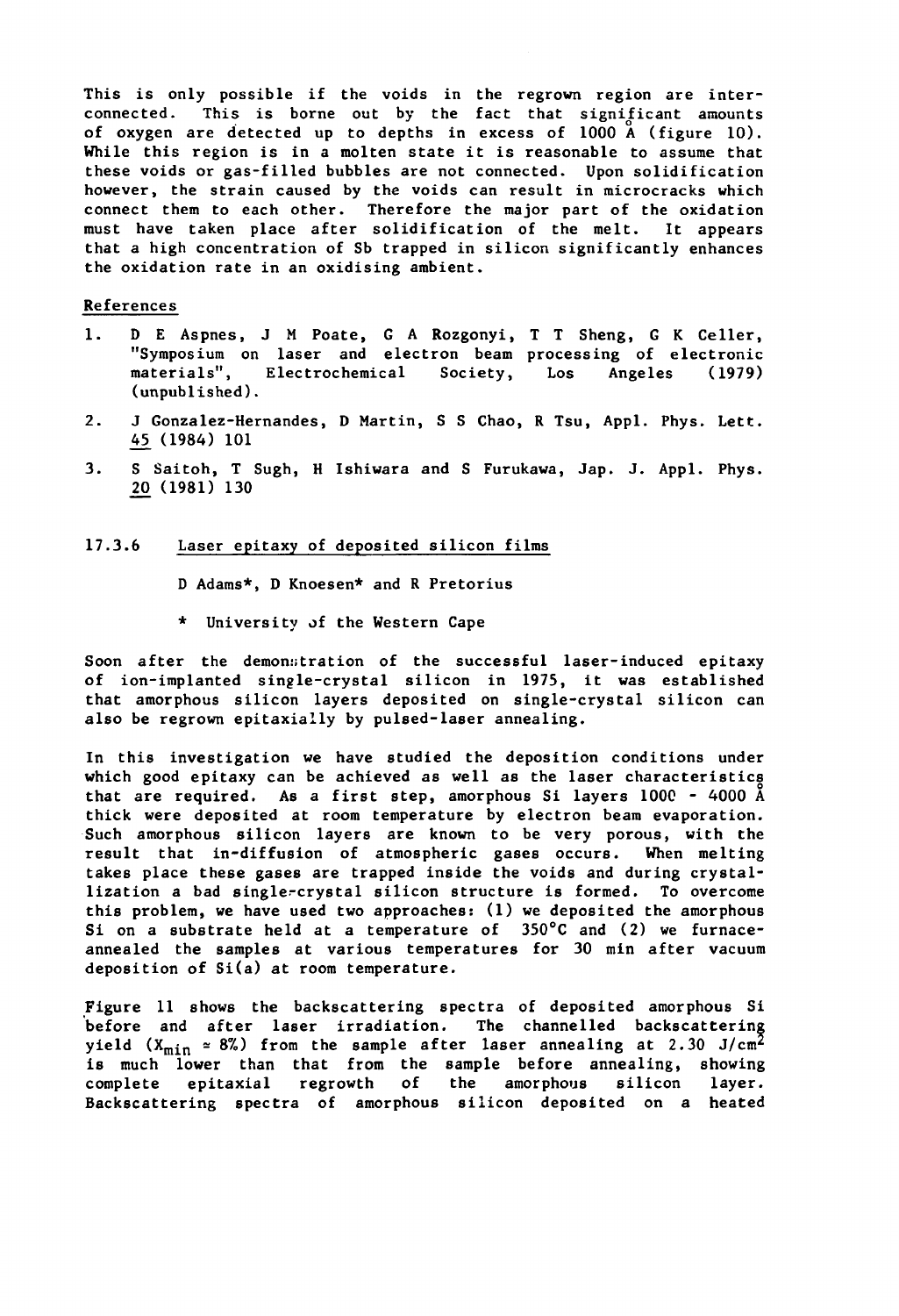

**10 Concentration profiles for a Si<100>/Sb 40 A/Si(a) 5650 A structure irradiated at an energy of 1.93 J/cm . The oxygen content of the Si(a) before laser irradiation is an extrapolation from results obtained from the literature {1}, where SIMS measurements were used on samples prepared similarly to those used in this study.**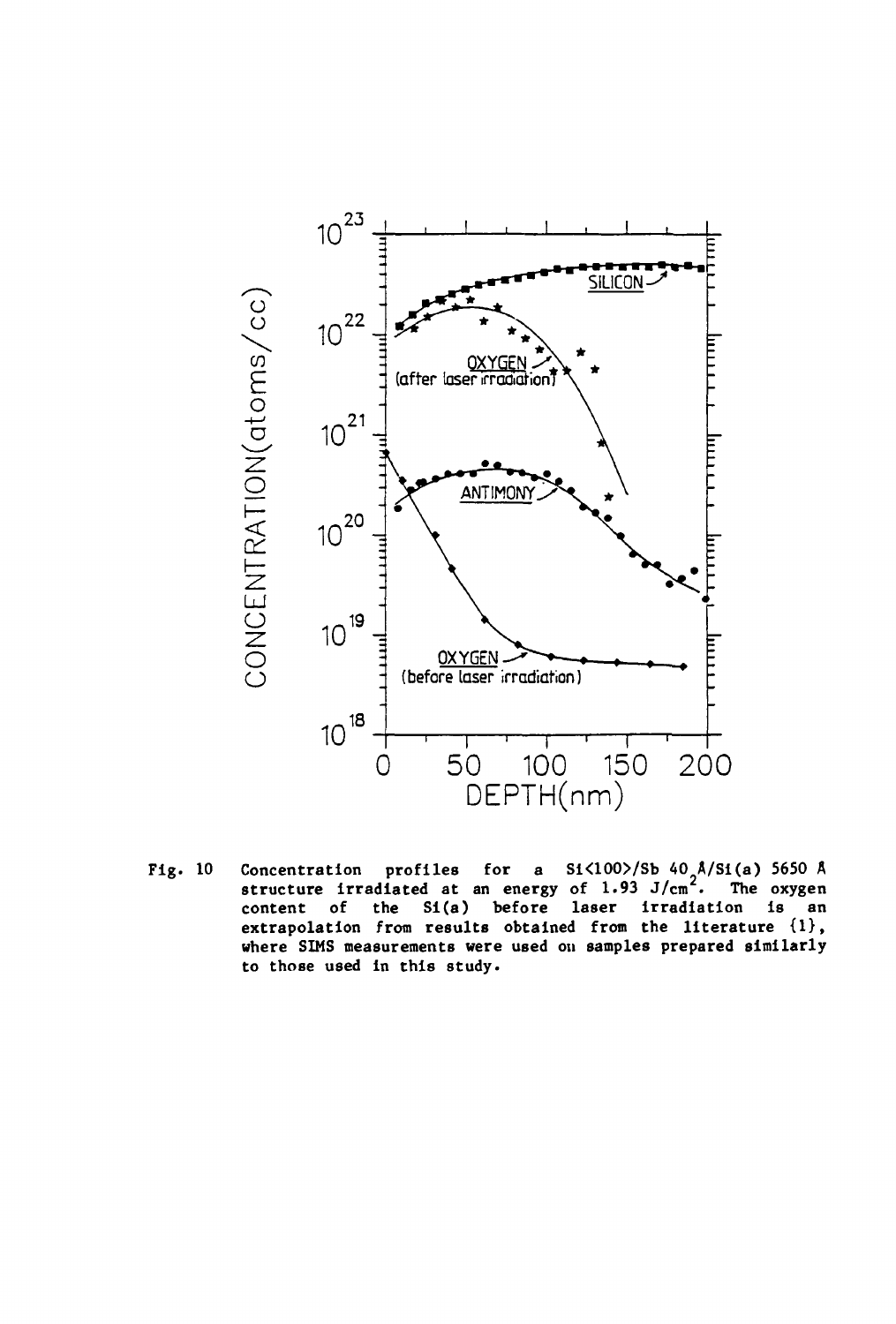

**11 RBS channelling spectra of amorphous silicon deposited at room temperature onto Si<100> substrates and irradiated at different laser energies.** 



**12 RBS channelling spectra of 3000 A of amorphous silicon deposited onto a heated (350°C) Si<100> substrate and irradiated at different laser energies. A minimum yield (channelled counts/random counts 100) of 4% at 1.6 J/cm2 shows that excellent epitaxial regrowth has occurred.**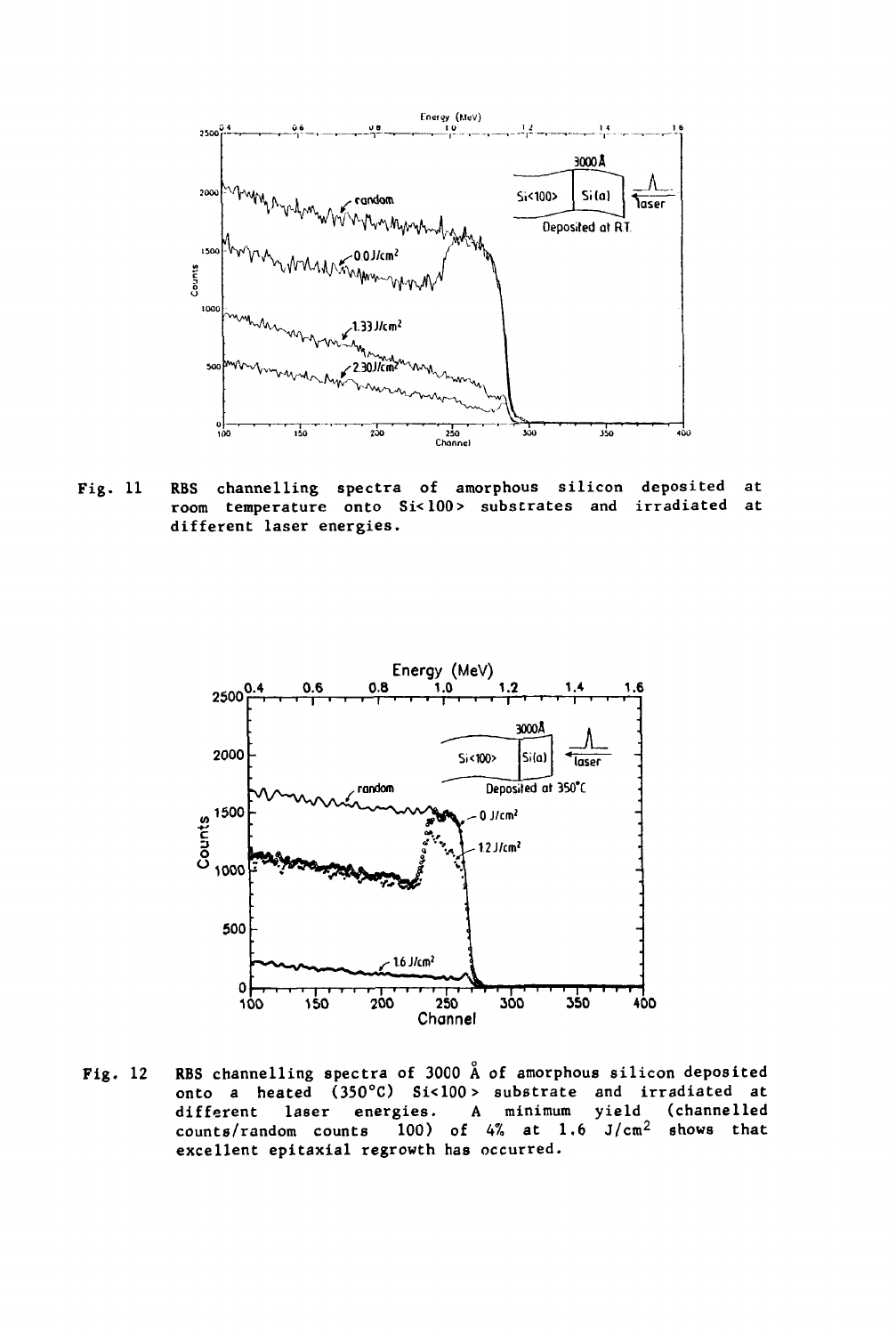

**Fig. 13 The channelling minimum yield obtained as a function of laser energy for different methods of preparation of the amorphous silicon layer. It can be seen that the best results are obtained when the amorphous silicon is deposited onto a heated (350°C) substrate.**